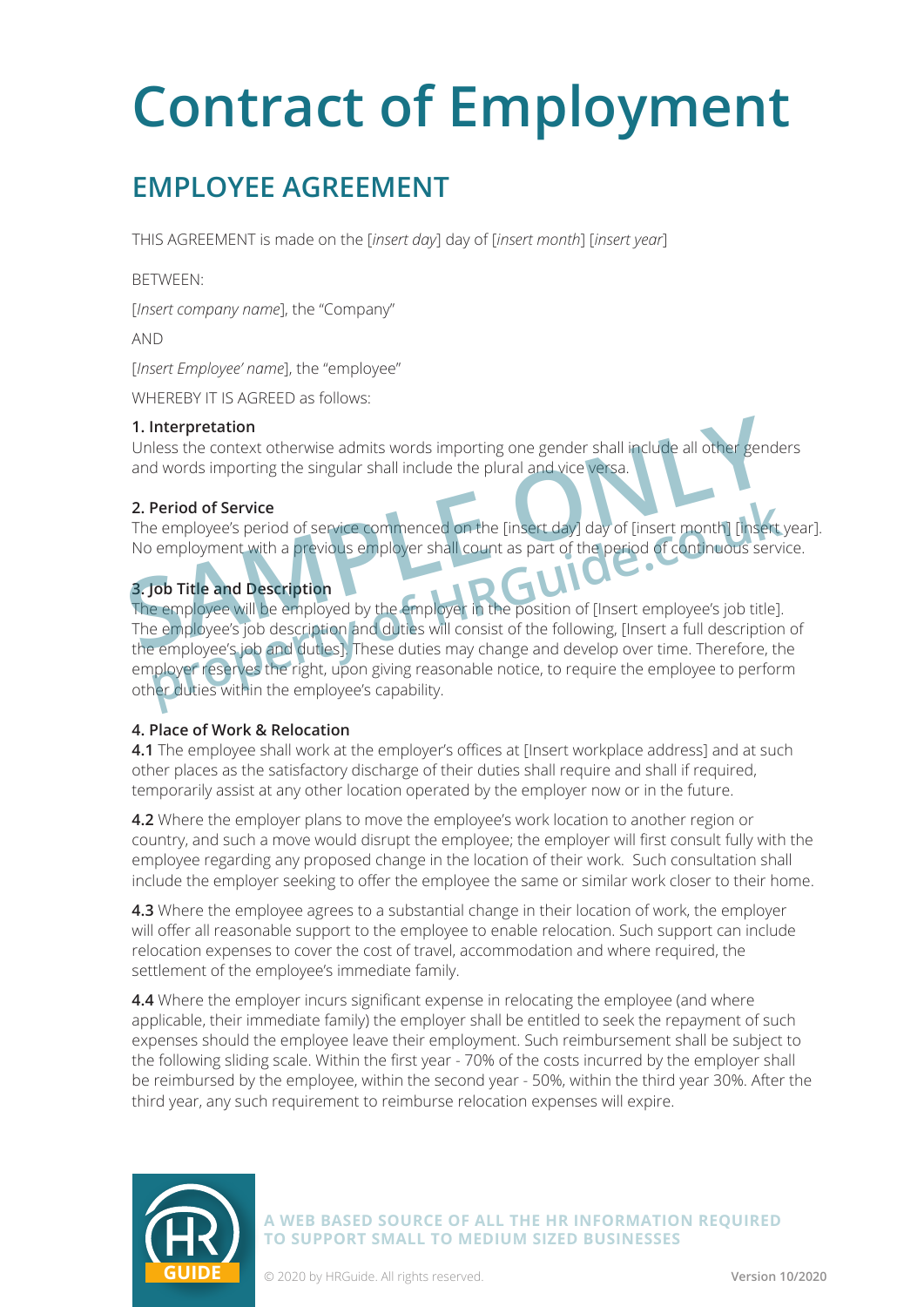## **EMPLOYEE AGREEMENT**

### **5. Hours of Work**

**5.1** The employee's normal hours of work and the time allowed for lunch or break periods shall be as per Schedule 1. In addition the employee shall on reasonable prior request by the employer be required to work such hours outside his normal working hours, as the employer considers necessary to meet the needs of the business with no entitlement to additional payment unless otherwise agreed. For the avoidance of doubt, the employee shall not be required to work in excess of the working week as set out in the Working Time Regulations 1998 (as amended), unless agreed in writing that this limit should not apply.

**5.2** Time spent by the employee travelling to or from their place of work (such place of work as directed by the employer) shall not constitute working time and shall not count as hours worked and shall accordingly not be paid time.

### **6. Probationary Period**

The employee shall work for a trial period of [Insert length of trial period, e.g. one month] and this shall be the probationary period. The employment may be terminated by the employee or employer on [Insert amount of notice, e.g. one week] notice in writing at any time during or at the immediate end of the probationary period or by payment in lieu of notice. If the employer deems it appropriate this probationary period may be extended by giving notice to the employee in writing. directed by the employer) shall not constitute working time and shall not count as hours wore and shall accordingly not be paid time.<br> **6. Probationary Period**<br>
The employee shall work for a trial period of [Insert length e employee shall work for a trial period of [Insert length of trial period, e.g. one month] and<br>
s shall be the probationary period. The employment may be terminated by the employee or<br>
ployer on [Insert amount of notice,

### **7. Salary**

**7.1** The employer shall pay the employee a gross salary of [Insert amount in words and numbers, e.g. £20,000, Twenty Thousand Pounds] per year paid [Specify - weekly in arrears/monthly in arrears] on [Specify day of the week or day in the month, e.g. Friday of every week/on the 15th day of every month] and subject to review according to a satisfactory assessment as set out in clause 8 below. There is however no contractual entitlement to any increase in the employee's basic salary. Any changes to salary will be notified to the employee in writing.

**7.2** An itemised pay statement of the employee's earnings and deductions will be given at the time of payment.

### **8. Assessments**

The employer will assess the employee after the first [Insert period, e.g. three months] of his employment and then every [Insert period, e.g. twelve months] thereafter.

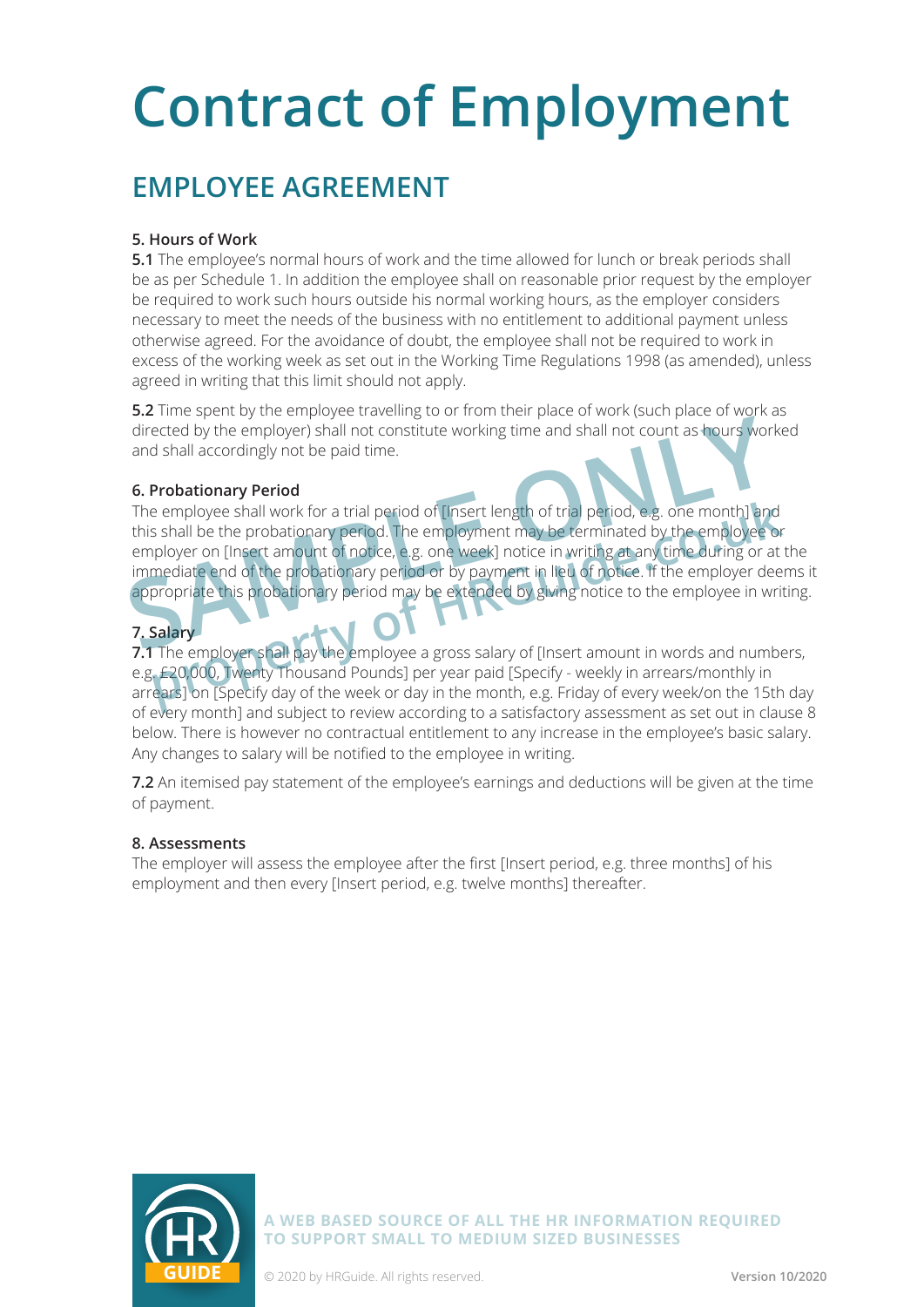## **EMPLOYEE AGREEMENT**

### **9. Deductions**

The employer reserves the right to make deductions from the employee's salary as follows:

**9.1** Where the employer has overpaid the employee for any reason.

**9.2** Where the employer suffers loss by failure of the employee to follow instructions or exercise diligence.

**9.3** If the employee causes damage to the employer's property the value of replacement or repair shall be deducted.

**9.4** If the employee leaves the employer's employment without giving the required notice the value of the employee's pay for the notice period will be deducted.

**9.5** If the employee enters the employer into any contract without authority the value of any loss will be deducted.

**9.6** When the employee leaves the employer they will deduct any overpayments, advances and holiday pay taken in excess of the employees pro rata allowance.

### **10. Expenses**

Upon being presented with proof of payment of the employee's expenses incurred by him in performing his duties the employer shall reimburse the amount of these expenses to him at the end of each [Insert period, e.g. month]. The employer will meet the following expenses: **SA IT the employee leaves the employers employment without giving the required notice the of the employee's pay for the notice period will be deducted.<br>
<b>9.5** If the employee enters the employer into any contract without **property** will deduct any overpayments, advances and<br>iday pay taken in excess of the employees pro rata allowance.<br>**Expenses**<br>**property of HRGUIDE 1999** and allows the employee's expenses incurred by him in<br>forming his du

[*Insert list of expenses that will be covered, e.g. travel expenses and accommodation*]

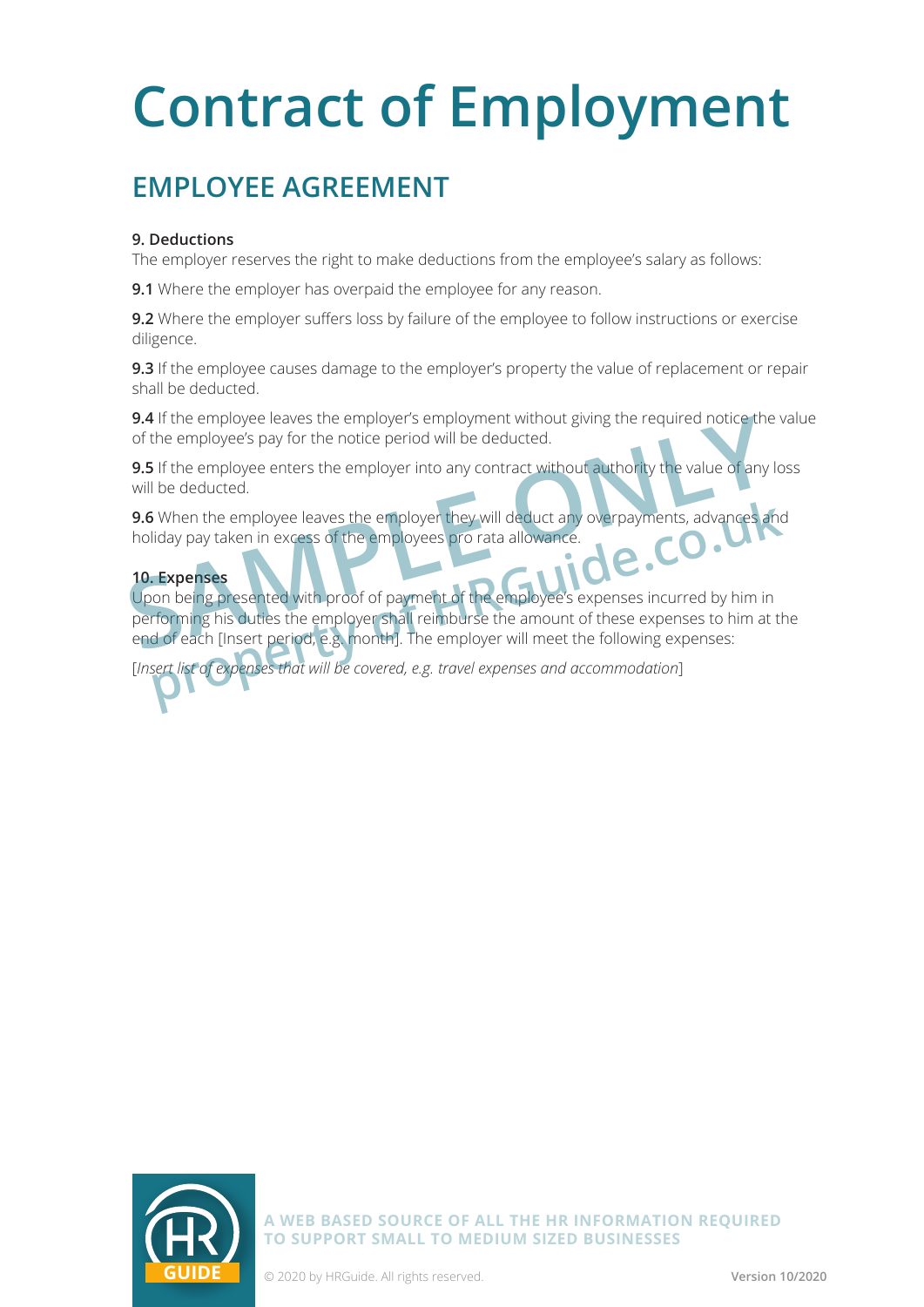## **EMPLOYEE AGREEMENT**

### **11. Holidays**

**11.1** The holiday year shall run from [*Insert month, e.g. September*] to [*Insert month, e.g. August*].

The employee shall be entitled every year to the following paid holiday:

**11.2** [*Insert days, note the statutory minimum is twenty-eight days for those working a 5-day week, prorata if work less*] days holiday per annum to be taken pro-rata with dates to be agreed between the employer and the employee prior to such holidays being taken.

**11.3** Select one of the following statements -

Bank and public holidays will be counted in the calculation of the employee's holiday entitlement.

OR

OR

Bank and public holidays will be excluded from the calculation of the employee's holida entitlement.

### 11.4 Select one of the following statements

Holidays are to be taken at such times as may be agreed with the employer. The employee may not carry any holiday entitlement forward to a subsequent year or receive payment for unused holidays unless specifically agreed in writing with the employer. Bank and public nollaays will be counted in the calculation of the employee's holiday<br>
OR<br>
Bank and public holidays will be excluded from the calculation of the employee's holiday<br>
entitlement.<br> **11.4** Select one of the fo **property and Select one of the following statements**<br> **property any holiday entitlement forward to a subsequent year or receive payment for unused holistically agreed in writing with the employer.**<br> **property any holiday** 

The employee may only carry holiday entitlement forward to a subsequent year or receive payment for unused holidays where an employee is unable to take annual leave due to a period of sickness and on return to work there is insufficient time left to take that holiday entitlement before the leave period ends.

**11.5** The employer may at its discretion refuse to allow the employee to take any outstanding holiday entitlement during any period of notice in order to affect a smooth handover or to finish outstanding work. The employee in those circumstances will be entitled to payment in lieu of any unused holiday entitlement.

**11.6** On termination of the employment the employee will be entitled to a pro rata payment in lieu of any unused holiday entitlement. The employer reserves the right to deduct payment for holiday taken in excess of holiday entitlement from the final payment of salary made to the employee in accordance with clause 9.6.

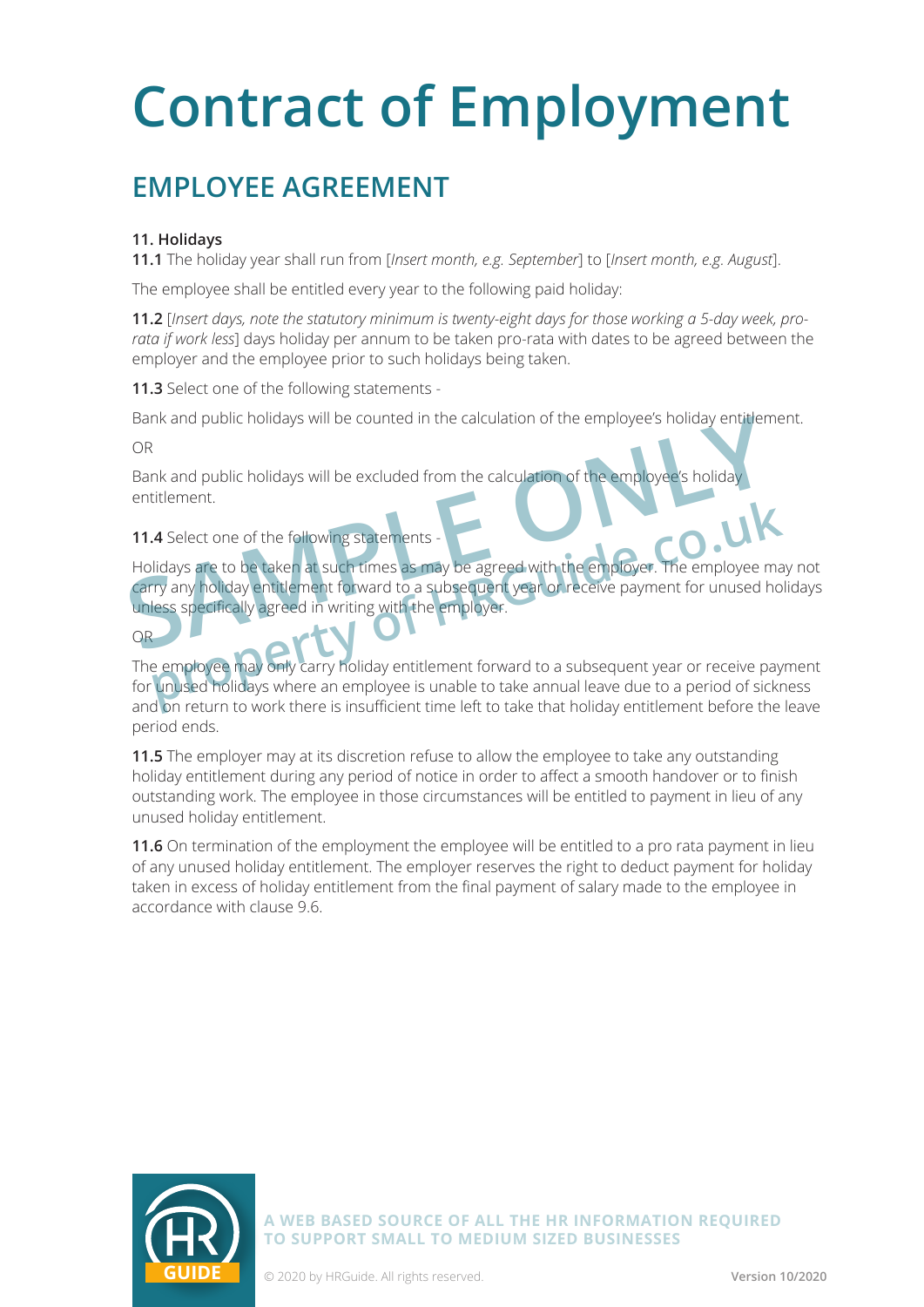## **EMPLOYEE AGREEMENT**

### **12. Sickness and Disability**

**12.1** If and whenever the employee is incapable through illness or accident of performing his duties (absence) he shall after seven days of absenting himself from his employment obtain a doctor's fit note for each week that he is absent.

**12.2** The employee or someone on the employee's behalf shall inform [Insert name of person to be informed] of the reason for their absence as soon as possible, but in any event not later than [*Insert time, e.g. 10am*] on the same working day.

**12.3** Select one of the following statements -

During such absence the employee shall only be entitled to receive the amount of any statutory sick pay to which they are entitled under the Social Security Contributions Act 1992 (as amended).

OR

During such absence the employee shall be paid their full pay. The employer will for any single year pay contractual sick pay for a period of [Insert period, e.g. specify a period from one week to twelve months]. During such absence the employee shall only be entitled to receive the amount of any statut<br>sick pay to which they are entitled under the Social Security Contributions Act 1992 (as amer<br>OR<br>During such absence the employee

### OR

During such absence the employee shall be paid their normal basic remuneration less the amount of any statutory sick pay or social security sickness benefit to which they may be entitled. The employer will for any single year pay contractual sick pay for a period of [Insert period, e.g. specify a period from one week to twelve months]. ring such absence the employee shall be paid their full pay. The employer will for any single<br>y contractual sick pay for a period of [Insert period, e.g. specify a period from one week to to<br>pnths].<br>Tring such absence the

**12.4** For the purposes of calculation of statutory sick pay the qualifying days will be [*Insert normal workplace working week, e.g. Monday to Friday*].

**12.5** Entitlement to payment is subject to notification of absence and subsequent production of a doctor's fit note as referred to above.

**12.6** The terms of the employer's sickness and absence policy in the employer's handbook shall apply.

### **13. Pension**

**13.1** The employer provides a recognised pension scheme [*Insert name of pension scheme*].

13.2 The employer will comply with all duties relating to the provision of this pension in accordance with Part 1 of the Pensions Act 2008.

**13.3** The employer is entitled to make deductions from the employee's salary to be used as contributions to the pension scheme.

**13.4** Membership of the scheme is subject to the rules of the pension scheme as amended from time to time.

**13.5** The employer reserves the right to vary or discontinue any pension scheme.

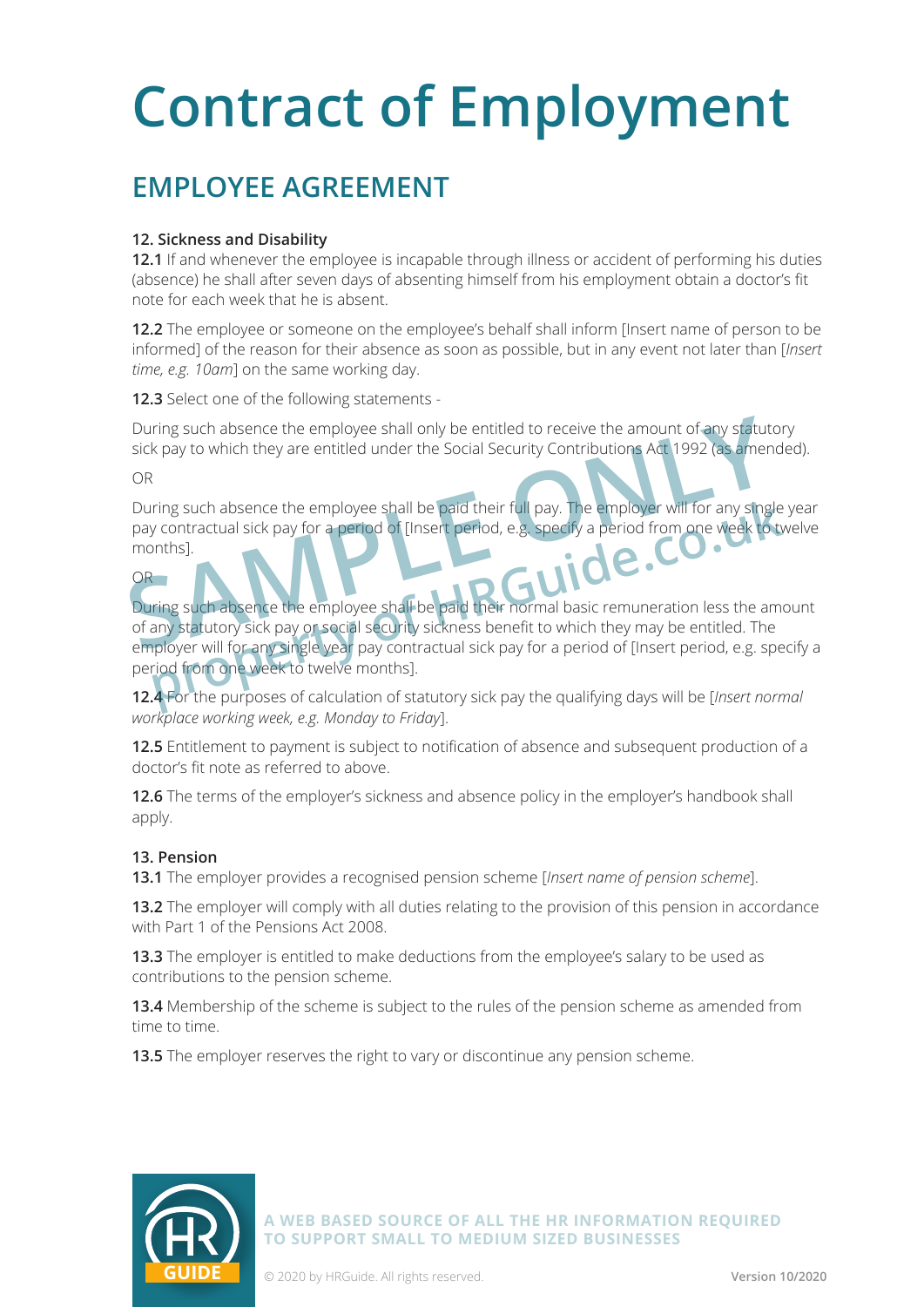## **EMPLOYEE AGREEMENT**

### **14. Notice**

**14.1** Up to [*Insert length of trial period, e.g. one month*] of service the employer will give one weeks' notice to the employee.

**14.2** Thereafter the employer will give [*Insert length of notice period, e.g. from one week to six months*] notice except in the event of dismissal for gross misconduct whereby the employer has the right to dismiss immediately. Gross misconduct shall be taken to include (but not restricted to) the following:

- **a)** Theft or attempted theft from the employer or the employer's clients, customers or any of the employer's employees.
- b) Fraud.
- **c)** Causing malicious injury or maiming to the employer's clients, customers or employees.
- **d)** Rude offensive and threatening behaviour to the employer's, clients, customers or employees.
- **e)** Malicious damage to property.
- **f)** Breach of confidentiality, including breaches under the General Data Protection Regulation (GDPR).
- **g)** Negligence resulting in serious loss, damage or injury to the employer, the employer's clients, customers or employees. **b**) Fraud.<br> **c**) Causing malicious injury or maiming to the employer's clients, customers or employees.<br> **d**) Rude offensive and threatening behaviour to the employer's, dients, customers or employees.<br> **e**) Malicious dam
- **h)** Serious breaches of Health and Safety regulations.
- **i)** Offering or accepting bribes or inducements.

**14.3** The employee shall at all time give [Insert length of notice period, e.g. from one week to six months] prior notice to the employer if leaving the employment of his own volition. Breach of confidentiality, including breaches under the General Data Protection Regulation<br>
(GDPR).<br>
Negligence resulting in serious loss, damage or injury to the employer, the employer's client<br>
customers or employees.<br>
S

**14.4** Without prejudice to this clause 14 the employer reserves the right to terminate the employment by paying the employee in lieu of notice or any part thereof.

**14.5** If the employer requires the employee to remain away from the workplace during the employee's notice period, the employee will be required to comply with any conditions laid down by the employer and whilst on full pay they will not be permitted to work for any other person, firm client or corporation during that time without the employer's permission.

### **15. Intellectual Property Rights**

**15.1** Where the employee creates or makes any Intellectual Property Rights, which may be of benefit, to the employer he or she shall inform the employer immediately in writing and such rights shall be owned absolutely by the employer so far as the law allows. Furthermore the employee agrees to enter into all documents and do whatever is required to ensure ownership of such rights for the employer. The employee agrees to waive all moral rights therein.

**15.2** "Intellectual Property Rights" means patents, copyright, database right, registered and unregistered design rights, utility models, trade marks and other intellectual property rights throughout the world, applications for registration of the same, confidential information and knowhow, whether in each case registered or unregistered.

#### **16. Grievance and Disciplinary Procedure**

The employer's disciplinary rules and grievance and appeal procedure are set out in the employer's handbook and shall apply to this Agreement. A copy of the handbook will be provided to the employee on request.

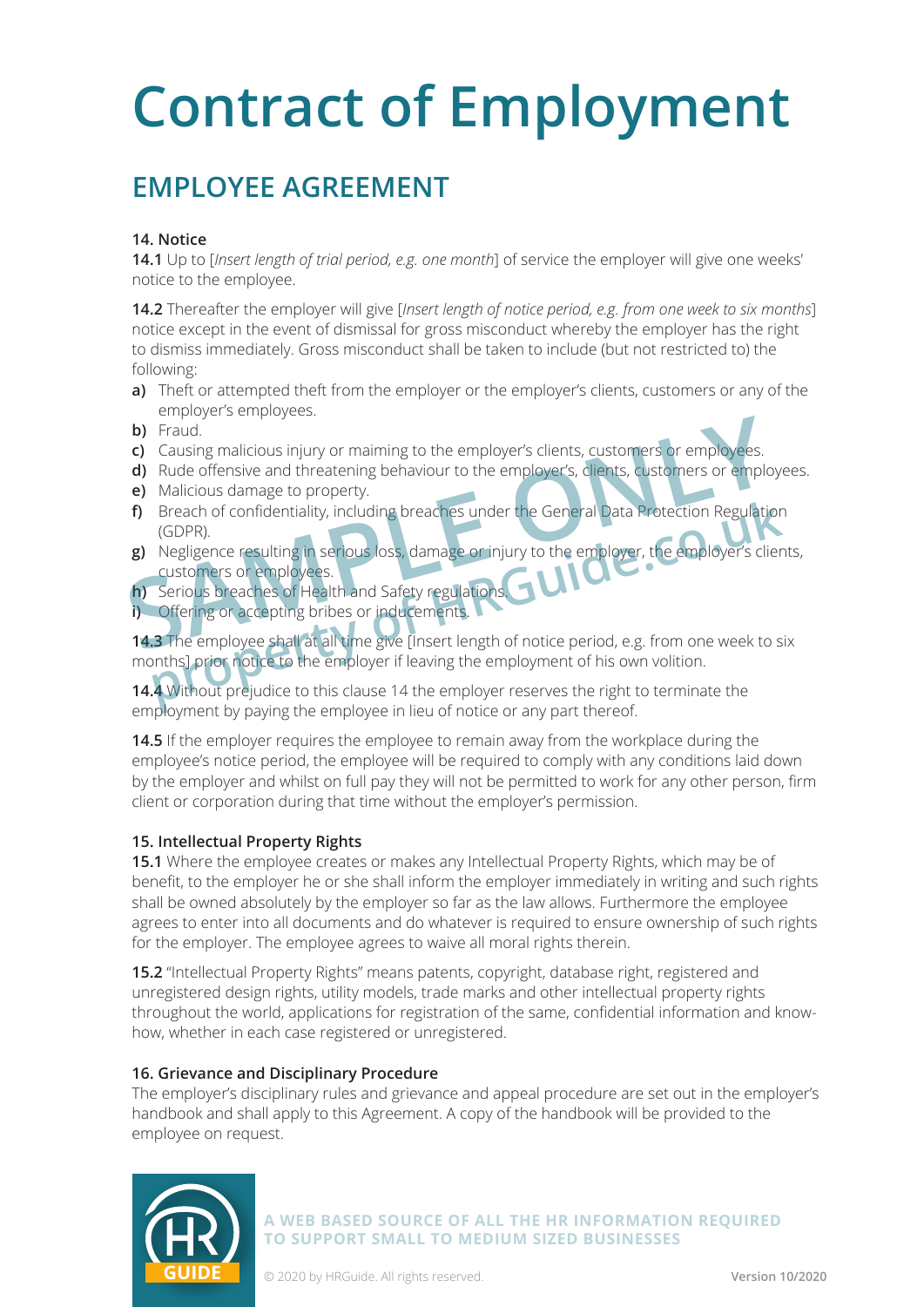## **EMPLOYEE AGREEMENT**

### **17. Retirement**

The procedures relating to retirement are set out in the retirement policy in the employer's handbook. A copy of which will be provided to the employee on request.

### **18. Severability**

It is hereby declared that the foregoing paragraphs, sub-paragraphs and clauses of this Agreement shall be read and construed independently of each other. Should any part of this Agreement or its paragraphs, sub-paragraphs or clauses be found invalid it shall not affect the remaining paragraphs, sub-paragraphs and clauses.

### **19. Prior Agreements**

This Agreement sets out the entire Agreement and understanding of the parties and is in substitution of any previous written or oral agreements between the employer and the employee.

### **20. Jurisdiction**

This Agreement shall be construed in accordance with the laws of England and shall be the exclusive jurisdiction of the English courts. **19. Prior Agreements**<br>
This Agreement sets out the entire Agreement and understanding of the parties and is in<br>
substitution of any previous written or oral agreements between the employer and the empl<br> **20. Jurisdiction properties and Shall be construed in accordance with the laws of England and Shall be subjected in exclusive jurisdiction of the English courts.**<br> **Particulars of Employment**<br> **Particulars of Employment**<br> **Particulars of** 

### **21. Particulars of Employment**

Schedule 2 of this Agreement sets out the particulars of the employee's employment in accordance with the requirements of Section 1 of the Employment Rights Act 1996.

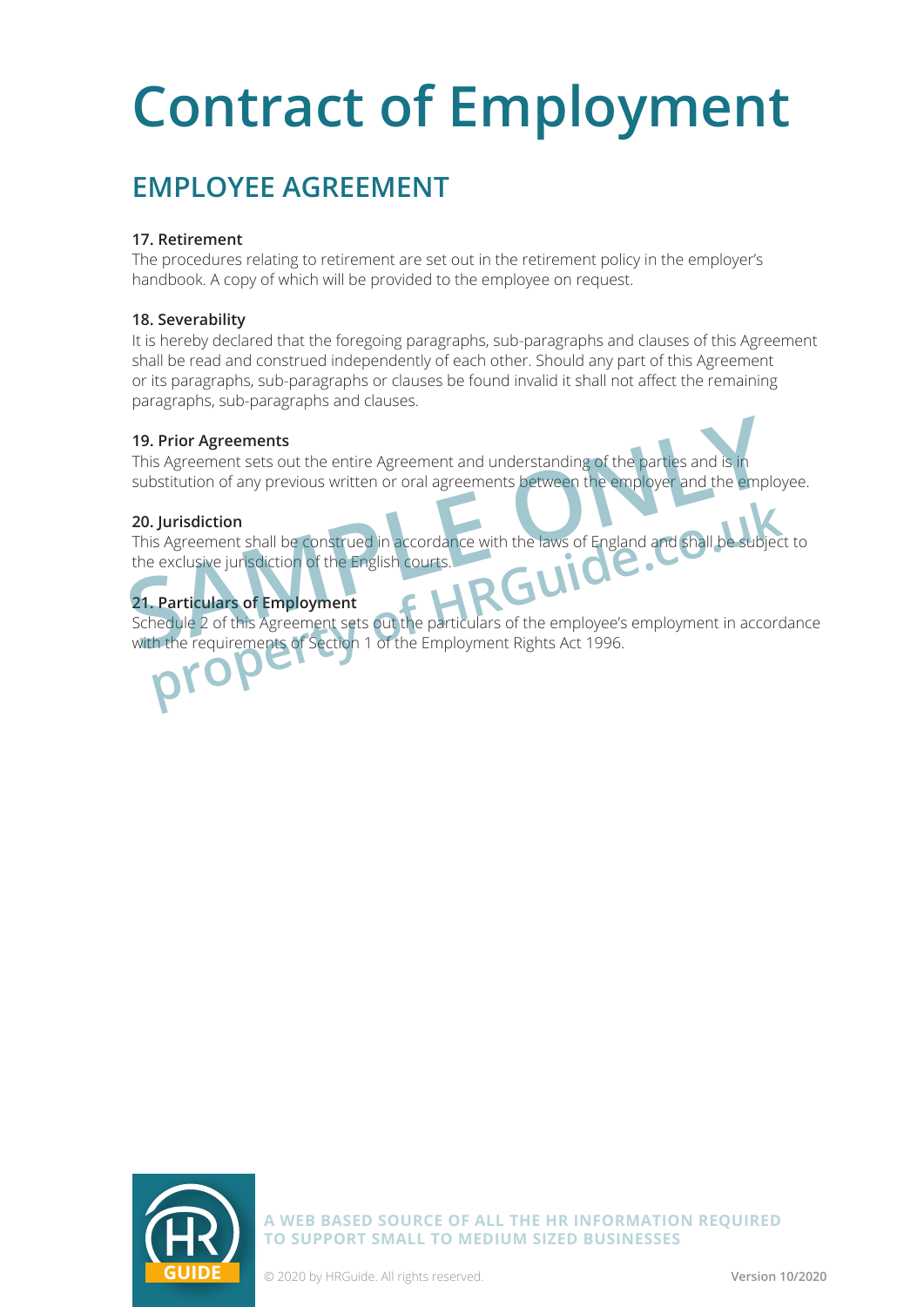## **EMPLOYEE AGREEMENT**

### **SCHEDULE 1**

Employee's Working Week: [*Insert normal workplace working week, e.g. Monday to Friday*].

Employee's Hours of Work: [*Insert normal hours of work, e.g. 9am to 5pm*].

Employee's Hours of Lunch or Break: *[Insert normal times of lunch or work break, e.g. 1pm to 2pm*].

### **SCHEDULE 2**

Name of Employer: [*Insert employer name*]

Address of Employer: [*Insert workplace address*] Thesert normal times of lunch or work break, e.g. 1pm to 2pm].<br>
SCHEDULE 2<br>
Name of Employer:<br>
Thesert workplace address<br>
Thesert workplace address<br>
Name of Employee:<br>
Name of Employee:<br>
The CUIDE.CO.UK

Name of Employee: [*Insert employee's name*] Free of Employer:<br>
Rent employer name]<br> **property of HRGuide.co.uk**<br> **property of HRGuide.co.uk**<br> **property of HRGuide.co.uk**<br> **property of HRGuide.co.uk**<br> **property of HRGuide.co.uk** 

Address of Employee: [*Insert employee's full address*]

Dates of Employment: [*Insert employee's start date*]



**A WEB BASED SOURCE OF ALL THE HR INFORMATION REQUIRED TO SUPPORT SMALL TO MEDIUM SIZED BUSINESSES**

**GUIDE** © 2020 by HRGuide. All rights reserved. **Version 10/2020**